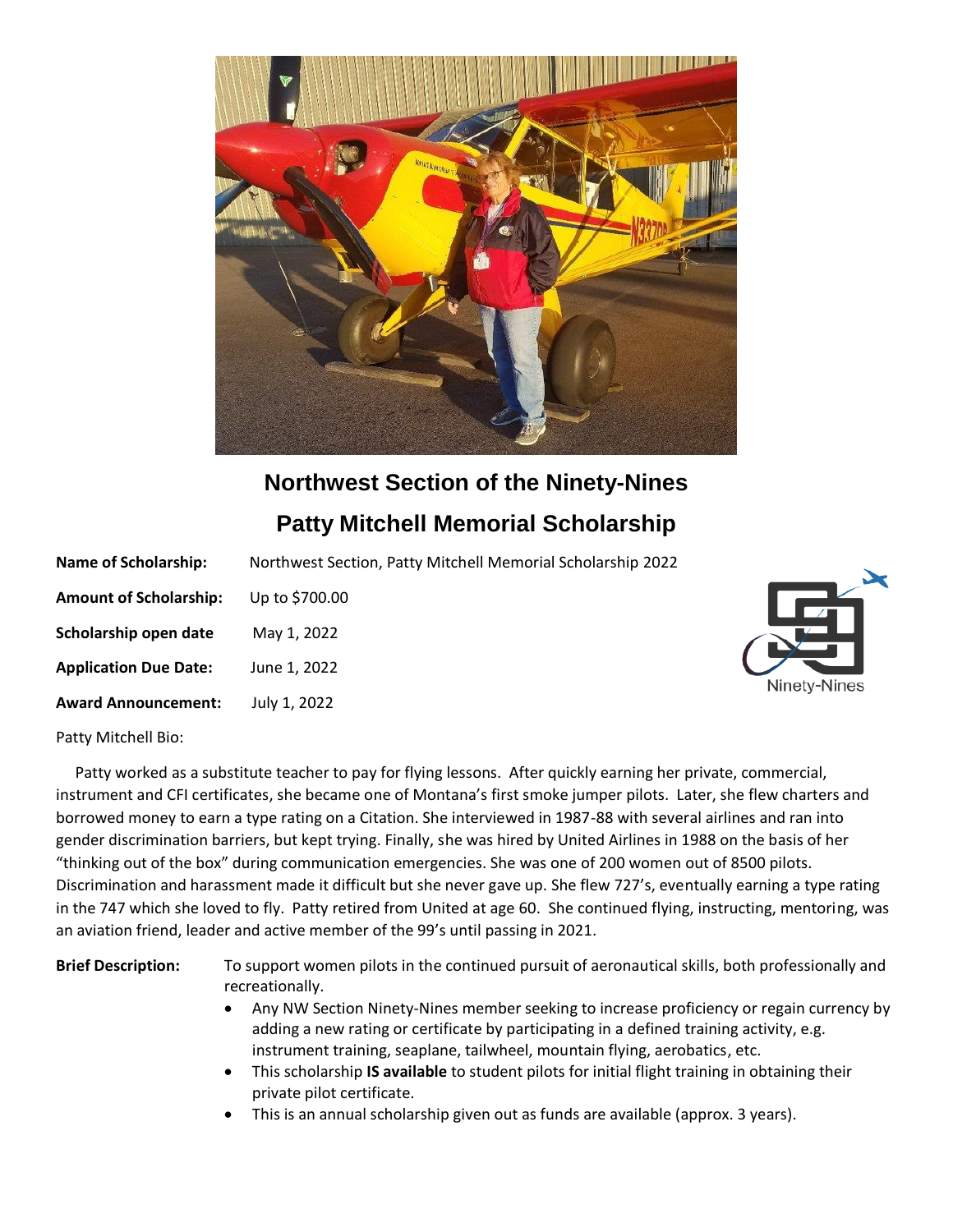#### **Scholarship Requirements:**

Application consists of the following:

- An essay strictly limited to 500 words, describing the applicant's objectives in obtaining the scholarship (i.e. professional aviation career; increasing proficiency; regaining currency), and how the scholarship will be used to advance that goal.
- Review Patty Mitchell's biography to identify your steps toward your aviation goal. The essay should address how you intend to use some of Patty's characteristics to achieve your goals. For example, how you deal with the gender gap and discrimination and/or examples of "thinking outside the box".
- Any supporting documentation you deem important, such as:
	- 1. Evidence of passing written or practical test, if applicable.
	- 2. Current flight medical/BFR or other pertinent training
- Documented **TOTAL** cost of flight training requested and how you will pay for the additional cost of training not covered by the scholarship (make it clear that there are sufficient funds from other sources to complete the training or course of study). Financial need is **not** a requirement, but is an evaluation factor (tie-breaker).
- Letter of recommendation from applicant's chapter chair to address member's activity level and participation in chapter activities.

### **Scholarship Limitations:**

- Applicant must be a member of the Northwest Section of The Ninety-Nines, in good standing.
- Training must be completed by July of the following year. July 1, 2023 for the 2022 award.

### **Other Information:**

- Scholarship will be awarded based on qualified applicant.
- Scholarship funds will be disbursed in one of two ways:
	- 1. Direct payment to instructor/agency providing services, or
	- 2. Reimbursement to scholarship recipient.
- For direct payment to instructor/agency; applicant must include supporting documentation from flight instructor or supporting agency regarding cost of service to complete training activity. Copy of logbook and/or medical exam must be included, if appropriate.
- For reimbursement; applicant must include copy of receipt for services provided by instructor/agency showing fees paid, flight instructor's certificate, and contact information for flight instructor/agency.
- Reimbursement applies only to training/activity done after scholarship application is **received.**
- **Invoices shall be submitted to the Treasurer of the Northwest Section of The Ninety-Nines.**
- The Northwest Section of The Ninety-Nines Scholarship Committee may request additional information or documentation.

| Name of Group Offering Scholarship:              | Northwest Section of the Ninety-Nines            |  |
|--------------------------------------------------|--------------------------------------------------|--|
| <b>Contact Information, Name &amp; Position:</b> | Teresa Bubb, Northwest Section Scholarship Chair |  |
| Telephone:                                       | 503-703-3476                                     |  |
| Email:                                           | NWsectionscholarship@gmail.com                   |  |